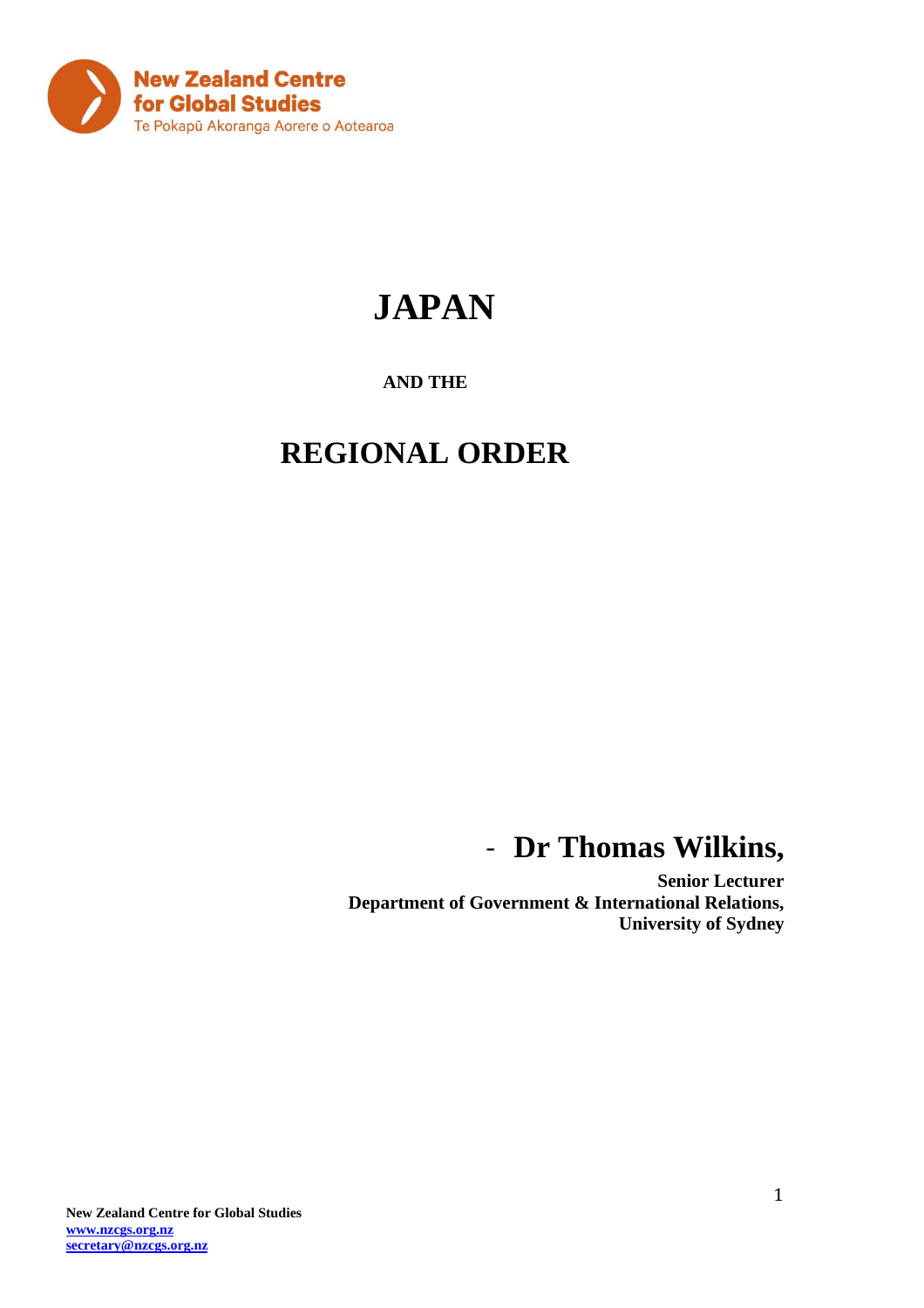

### **Japan and the challenge of regional order-building in the Indo Pacific**

#### **I. Introduction: Indo-Pacific regional order at a crossroads?**

This paper looks at how Japan has, and is, responding to tectonic shifts in the regional order in the Indo-Pacific, and what policies/strategies it has devised and implemented to safeguard its own national interests and values in an increasingly severe security environment.

With the epic rise of China, and now India, to prominence, the Indo-Pacific region is now widely recognised as the engine of the global economy and geostrategic crossroads of the world. But despite its economic fluorescence, the region faces enormous challenges to stability and security as the Indo-Pacific Century continues to unfold. The superpower contest for supremacy between the US and China heralds the return of strategic competition and perhaps even a "second Cold War", whilst regional tensions such as the South and East China Seas, the Korean peninsula, the Taiwan Strait, and various historical disputes, continue to simmer. In such a fraught environment, countries like Japan, alongside its allies and partners, have sought to maintain the strong status quo upon which regional prosperity, stability, and security has rested for decades. In order to achieve this, these countries have renewed their efforts to uphold a "rules-based order" (RBO), both regionally, and internationally. As President of JIIA, Kenichirou Sasae, argues 'In the field of diplomacy, the "rules-based international order", that until recently had been functioning despite its incompleteness, is under unprecedented strain.' With new governments in both Tokyo under PM Yoshihide Suga, and the US, with President Joe Biden, now is an appropriate juncture to examine the vital question of regional order and appraise how Japanese policies, independently, and in tandem with allies and partners, will confront the challenges of the Indo-Pacific Century. This is an important exercise, as the 2020 *Diplomatic Bluebook* states: 'It is necessary to craft new rules to meet the challenges of a changing world and emerging needs.'

The paper is structured as follows. First, it introduces how the notion of "order" in international affairs is conceived. It then provides a brief background to Japanese historical approaches to order-building since 1945 to tease out continuities and divergences with its current perspectives. The main text then proceeds to analyse these current perspectives and the diplomatic tools that Tokyo has wielded in service of its vision for a RBO in the Indo-Pacific.

#### **II. What is "order"?**

The term "order" in international politics, and in its academic guise of International Relations (IR) theory, is not always welldefined or understood. The term is often spoken without reflection and can often serve as an ambiguous place-holder for any number of related concepts (e.g. "international"/"regional system", "regional architecture", "multilateral institutions", or even "US primacy"). The terms "international order", "world order", "global order", "regional order" and "security order" are also frequently employed as descriptors and differentiators. The nomenclature also shifts to more normative (ideological) terrain when labels such as the "liberal international order" and the "rules-based order" (RBO) are invoked. For instance, the former is chiefly associated with American pre-eminence, whilst the latter embodies debates about *who* set the "rules". We must therefore be alert to the specific usage of order-related terminology and its context throughout the analysis that follows.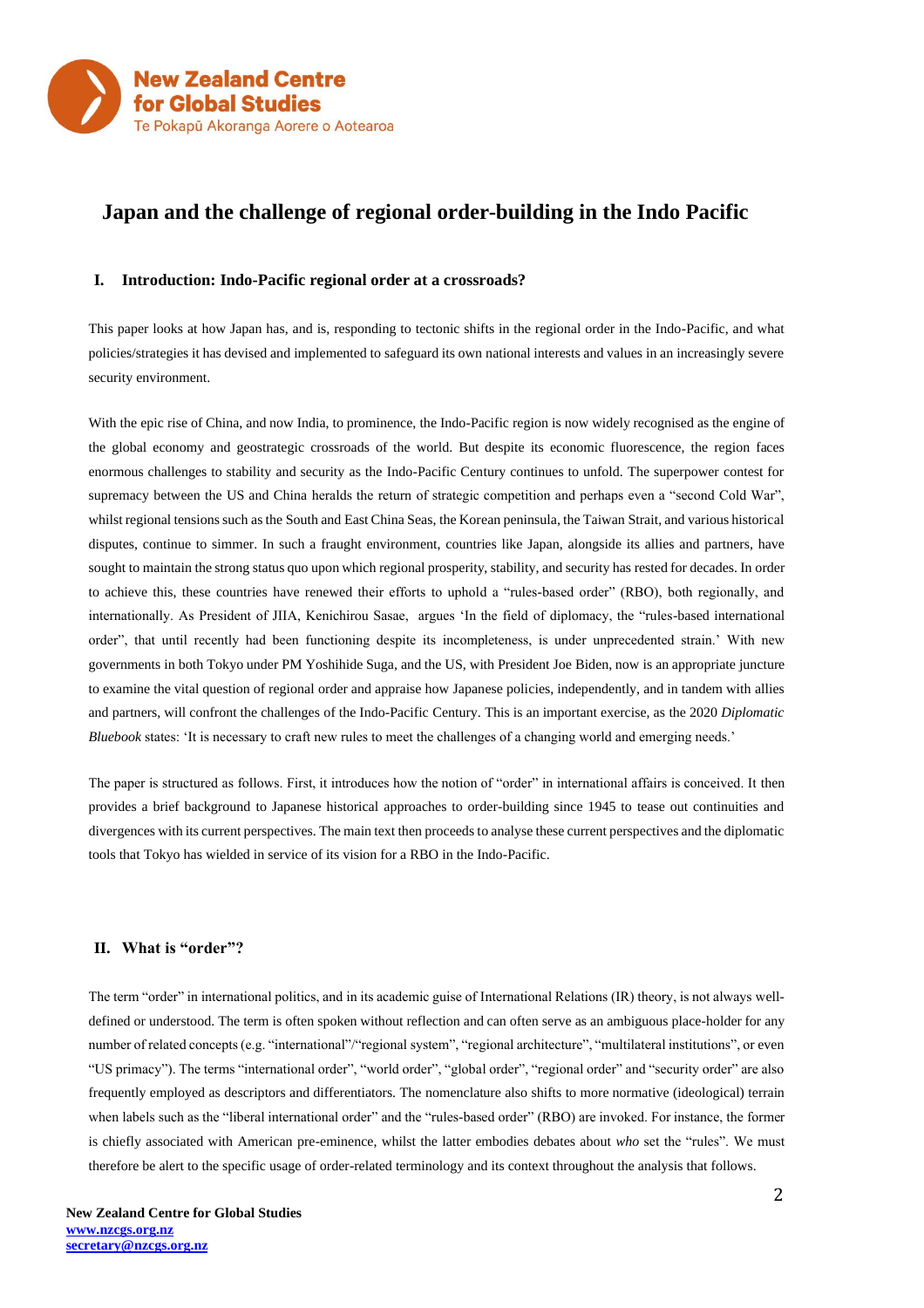#### Te Pokapū Akoranga Aorere o Aotearoa

Henry Kissinger's definition of "international order" (which applies equally to the sub-set of "regional order") serves as a useful definitional point of departure. In *World Order* he highlights 'a set of *commonly accepted rules* that define the limits of permissible action and a *balance of power* that enforces restraint when rules break down, *preventing one political unit from subjugating all others*'. Extrapolating on the nature of "order" in practice, Huiyun Feng and Kai He have pointed out that "order", whether global or regional, is a multifaceted concept that spans multiple domains – political, economic, and security. Moreover, they observe that different forms of order – norm-based, power-based and rules-based – often coexist within the system. Lastly, "order" is something that (major) actors as "architects" in the system aspire to "build", "maintain", "shape" or "revise", in accord with their own national preferences or "visions", and through their specific policies. It is at this stage that *subjective* ideological (values) may be introduced to the process of order-building alongside more instrumental (interest) orientated approaches. The resultant, *objective*, order will thus be a product of these interacting, often competing, processes. The concept and state of "order" is therefore dynamic and constantly evolving. As noted, it is manifest on both the *global* and *regional* levels, though it is the latter upon which this paper will chiefly focus.

#### **III. Japan and the international order to the present: historical background**

As a precursor to the analysis that follows, it is useful to briefly review modern Japan's traditional approach to questions of international/regional order through the Post-War, Cold War, and Post-Cold War periods, to understand the historical background and juxtapose traditional Japanese understandings with its current context. Through this process we can observe an evolution in the Japanese position through low-profile international passivity and economics-first contributions in the Cold War (the "reactive" phase) to revaluation of its international contribution in the post-Cold War era, (the "adaptive" phase), through to the current "proactive" phase Japan entered in the 2000s, and which accelerated under PM Abe's second term from 2012.

#### *Japan's "Reactive" phase":*

In 1945 Japan emerged from the wreckage of the Great East Asia War and began to reconstruct its shattered economy and society under Allied Occupation. With the San Francisco Peace Treaty settlement in 1951/2 and Japan's admission to the United Nations in 1956, the country was again able to think about contributing to the international community. As Philip Lipcsy and Nobuhiku Tamaki note 'In 1952, Japan, which regained its independence from the US [sic] Occupation, was forced to adapt once again to a new, drastically altered international order.' As the Cold War took hold, Japan played an important role as a "third pillar" in the "free world" alliance as it confronted the Soviet bloc. At that time regional order rested largely upon the US Hub and Spoke system of bilateral alliances, and its primacy upheld the wider "public goods" inherent in the so-called "San Francisco System" into which Japan became fully integrated. As a major beneficiary of *Pax Americana*, under the famous Yoshida Doctrine, Japan kept a low-profile under the US security umbrella as it concentrated almost exclusively on national economic development. Yet as Japan rose as an economic powerhouse from the 1960's onwards it gained the confidence to spearhead regional economic governance in the 1970s under the Fukuda Doctrine, aimed at South East Asian integration into its "flying geese" model, combined enormous disbursements of Official Development Assistance (ODA).

During the latter Cold War period, Japan has, perhaps unfairly, been characterized as a "reactive state" devoid of a clear sense of national purpose in the world. On this basis, Akira Iriye concludes, historically, that 'The nation has not made a notable contribution to the international order.' Yet, in the institution-building sphere, as much as the economic sphere, Tokyo actively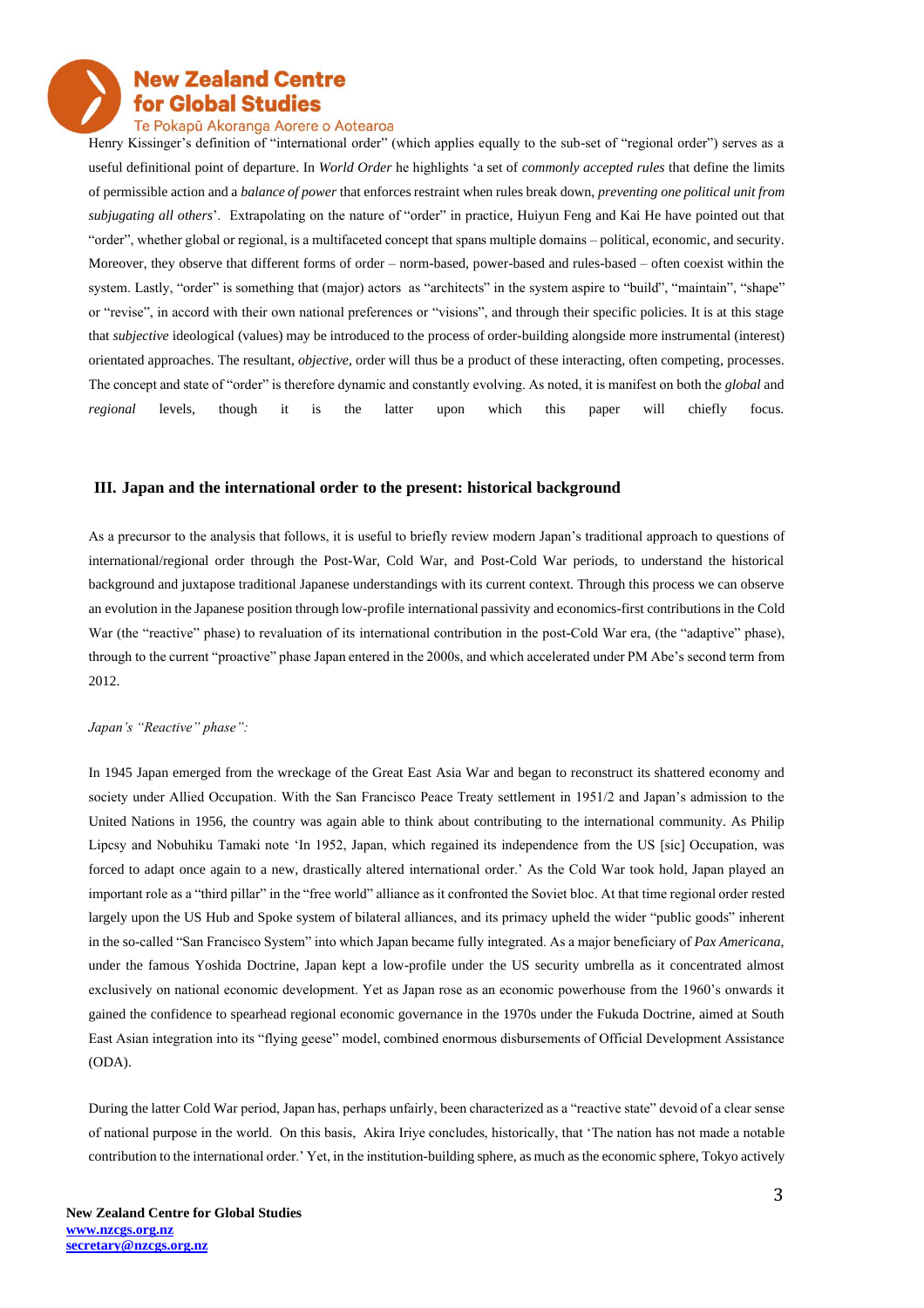#### Te Pokapū Akoranga Aorere o Aotearoa

sought to play a major role in international organisations as they emerged, such as the General Agreement on Trade and Tariffs (GATT), the Organisation for Economic Co-operation and Development (OECD), Group of Seven (advanced economies: G7) and regional ones, such as the Asian Development Bank (ADB) and Asia-Pacific Economic Cooperation (APEC), and strongly supported the UN, despite being excluded from membership of its highest councils. Because of the perceived one-dimensional economic aspect of Japan's efforts to support the international order ("check book diplomacy"), that was cruelly exposed by its inability to contribute militarily to the UN Coalition that ousted Iraq from Kuwait in the 1991 Gulf War, the reactive state label stuck. Yet, even if Japan struggled to meet revised expectations of its contribution to the "New Word Order" proclaimed by the US at the close of the Cold War, the evidence above demonstrates that it was not entirely a moribund actor in terms of order-building.

#### *Japan's "Adaptative" phase*:

It was however, with the proclaimed "end of history" when the USSR imploded and the US became a unipolar power in the 1990s, that the notion of an American-led "liberal international order" fully emerged as the defining characteristic of the majority of the world system. John Ikenberry defines the liberal international order is 'a distinctive type of order, organised around open markets, multilateral institutions, cooperative security, alliance partnership, democratic solidarity and United States hegemonic leadership'. This closely conforms with, though is not quite synonymous with the "rules based order", to be discussed further below. During the post-Cold War period, Japan began to revaluate its approach to global order, and shocked by negative responses to its purely financial contribution to the 1991 Gulf War, searched for ways to take on a more significant role commensurate with its status and capabilities in the world. Stung by the label of "economic giant" but "political pygmy", debates about the country's "international contribution" (*kokusai kōken*) dominated this period. As a result, Japan arguably entered an "adaptive" phase, as Thomas Berger, Mike Mochizuki and Jitsuo Tsuchiyama have characterised it. This period saw a greater determination to play a visible role on the global stage (the "Koizumi doctrine").Typical of this approach, Brad Glosserman observes, PM 'Koizumi argued that Japan, as one of the chief beneficiaries of the liberal international order, needed to do more to sustain that order.'

In this adaptive phase, roughly beginning around the 1990s through the 2000s, Japan ramped up its engagement with regional organisations, such as the ASEAN+3 and ASEAN Regional Forum (ARF) and East Asian Summit (EAS) and contributed to a number of Peacekeeping Operations (PKOs), such as Cambodia (1992-3) and East Timor (2001/2). The American response to the 9/11 terrorist attack put pressure on Japan not to repeat its Gulf War *faux pas* and make a military-support contribution to the "War on Terror" in Iraq and Afghanistan, where it deployed JMSF assets to provide refuelling to allied warships in the Indian Ocean, and reconstruction teams to Iraq (2004-8). Moreover, as Japan's economic star waned during the "lost decades", the "economics first" diplomatic contribution became less tenable, prompting Japan to devise others means to contribute to the liberal order. This set the template for a greater involvement in international and regional affairs to sustain the liberal order, that carried over through the short-lived Democratic Party of Japan (DPJ) government (2008-2012) to the present. It reached its peak under Liberal Democratic Party (LDP) PM Shinzō Abe, who ushered in a "proactive" phase toward orderbuilding, where Tokyo on occasion would play a leadership role, when he assured the world "Japan is back"!

#### **IV. Japan's current "proactive" approach to regional order**

Space precludes a comprehensive analysis of every facet of Japanese statecraft aimed at the maintenance of regional order, this section therefore simplifies the picture by presenting three main aspects - political, economic, and security – each of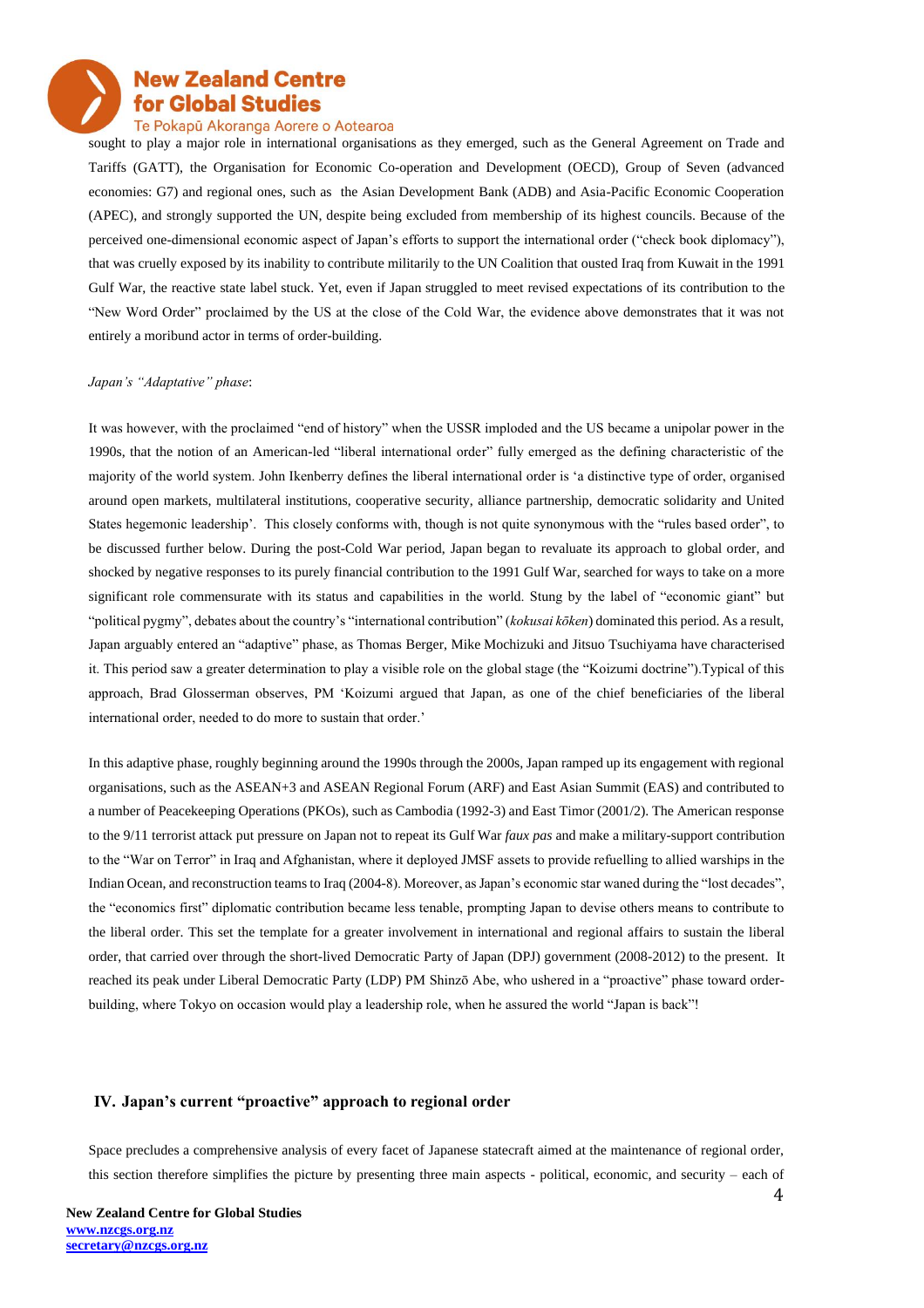#### Te Pokapū Akoranga Aorere o Aotearoa

which are naturally mutually constitutive and mutually supporting in practice. Though the Free and Open Indo-Pacific (FOIP) "vision" is integral to the following analysis, the discussion below takes a broader consideration of Japan's approach to regional order-building.

#### *Political order:*

During the 2010s Japan took note of the visible challenges from rising or resurgent powers to the liberal order, which had been obscured by America's "unipolar moment" and its preoccupation with the War on Terror. A JIIA Report identified the 'emergence of challenges posed by revisionist forces to the existing international order' and 'heightened wariness of those that prefer to maintaining the status quo and upholding the rules-based order.' Japan's desire to contribute more proactively to upholding the US-led liberal international order was further catalysed by the relative decline in American ability and willingness (under President Trump) to assume the entire burden of maintaining that order. Driven by PM Abe's resolute leadership, which some have dubbed an "Abe doctrine", Tokyo stepped up to affirm its commitment and responsibilities in upholding the regional order and for once set the terms of the discourse itself (shown by major Japanese influence in shaping the "Indo-Pacific" concept).

The "political" dimension of order has become manifested in diplomacy and related policy initiatives designed to showcase a Japanese "vision" for the Indo-Pacific region. In this instance Tokyo served as the "architect" of the FOIP ("*jiyūde aka reta Indotaiheiyō"* in Japanese) "vision" for the region, launched in 2016. Integral to the FOIP are the preservation of the liberal international order established and led by the US, and a consistent emphasis on the RBO it enshrines. As Kei Koga attests 'the FOIP's primary objective is to shape and consolidate regional order in the Indo-Pacific on the basis of the existing rulesbased international order.' Because of elements of ambiguity and flexibility, the FOIP can be made to serve as an "umbrella concept" for a range of elements Japan seeks to promote in the regional order, and which will also be examined in the sections that follow.

According to Tokyo 'The core idea of the Free and Open Indo-Pacific (FOIP) concept is to establish a rules-based international order and consolidate principles such as free trade, freedom of navigation, and the rule of law, which are essential for the stability and prosperity of the region.' The emphasis on "rules" is more explicit in Japanese foreign policy than witnessed previously ("Pillar 1" of the FOIP). It is also notable that Tokyo itself has displayed such independent leadership in promulgating this rules-led vision, indicating that Tokyo is no longer content to be a "rule taker", as it was in the reactive phase above, but rather a "rule maker" in this proactive phase. This has much to do with the leadership of PM Abe. In a speech at Washington's Centre for Strategic and International Studies (CSIS) around the start of his second term in 2013 he declared that "Japan must remain a leading promoter of rules". He went on to enumerate what would later become the key principles of the FOIP, and emphasised how the task of guarding the "global commons" would be shared with the US and other like-minded regional states. The FOIP places priority on the observance of commonly agreed rules appertaining to freedom of navigation, free, fair, and transparent trade practices, and respect for international law. This assertion of the paramountcy of rules in the regional order, was designed to serve notice that unilateral and coercive power-based practices by "illiberal" actors were unacceptable to Japan and its allies and partners. By presenting a clear strategic narrative of Japan's engagement with the region, it has sought to claim a more prolific role in shaping regional order. The employment of the RBO terminology in the major policy documents of the US, Australia, and others, has subsequently served to validate and reinforce this approach.

But another crucial aspect of the RBO is the accent placed upon "values" as the source of, and justification for, such rules, and these bolster the point above. As Nobukatsu Kanehara of MOFA asserts 'Twenty-First Century Japan must become a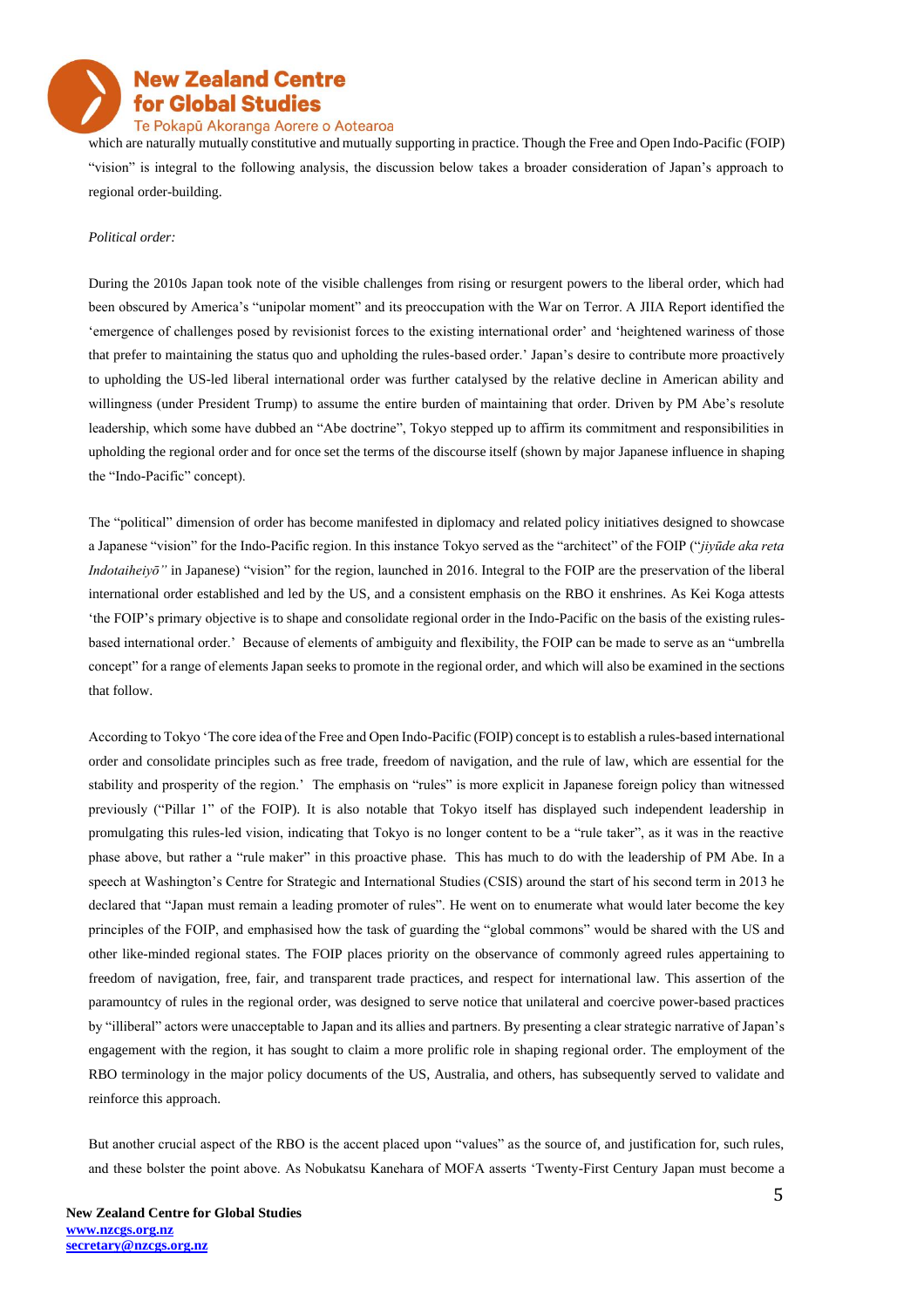### Te Pokapū Akoranga Aorere o Aotearoa

country that believes in universal values and makes the case not for power alone but for justice in international society'. This, Glosserman posits, 'underlies the emphasis in Japan's diplomacy on values; they reflect respect for the rules.' It also stems from PM Abe's earlier enthusiasm for so-called "values-based diplomacy", first indicated in his initial brief stint at PM in 2006. By advancing Japan's credentials as democratic power that respects international law, protects human rights, and free trade, Abe was able to find common cause with countries such as the US, Australia and India; at one point characterising them as a "democratic security diamond". Democratically-anchored coalition building has since further extended to European powers with an interests in the Indo-Pacific, and with the EU itself, with such shared values featuring prominently in the resultant Strategic Partnerships. Indeed, Abe's' attempts to 'create a coalition of the willing which can share the same values with Japan' was identified in a special report by the Japan Forum on International Relations (JFIR) in 2013. All of which is designed to magnify Tokyo's message and its influence. Moreover, values-led diplomacy also serves to unflatteringly highlight the authoritarian domestic nature of China and the "outlaw" nature of some of its foreign policies, such as the refusal to abide by the Hague arbitral ruling on maritime claims in the South China Sea, and use of coercive economic practices (see below). Yet, there are clear limits to the priority on values in Japanese diplomacy when this has created potential conflicts of interest in interactions with countries with non-democratic systems, such as Vietnam, for example, where the accent has been on "rules" rather than "values" per se. This continues the Japanese tradition of not intrusively pushing its own domestic values to the point of interference with the internal affairs of other countries.

#### *Economic order:*

The FOIP itself put priority on "rules" and the "values" that underpin them and this extends to the framing of the strong economic component of the original policy ("Pillar 2"). Given Japan's practice of economics-led foreign policy throughout the Cold War and Post-Cold War periods, this testifies to a continuity in Japan's approach to regional order-building. Indeed, Japan remains the world's third largest economy by (real) GDP, and the FOIP unveils ambitious plans for regional connectivity and infrastructure projects. By taking a forward-leaning stance, Japan can at least shape the terms and standards of regional economic governance in the region in accord with its own interests and values, even as China seeks to dominate the "rules" this sphere.

The FOIP commits Japan to a region-wide economic engagement strategy, in some ways designed to counter the influence of China's expansive Belt and Road Initiative (BRI), and provide attractive alternatives pathways to economic development and cooperation. Tokyo has been concerned that China is operating to standards antithetical to free and fair trade, and using economic statecraft to gain influence over weaker regional states ("debt trap diplomacy"), and punish others with economic coercion. In 2020 PM Suga affirmed, alongside Australia, 'trade should never be used as a tool to apply political pressure. To do so undermines trust and prosperity.' Part of the plan to dilute Beijing's dominance of regional economic governance was to join the US and other Pacific states in the Trans-Pacific Partnership (TTP); also a major plank of the Obama-era "pivot'"/"rebalance" strategy. President Trump's abrupt withdrawal from this in 2016, resulted in Tokyo stepping up (with Australia) to preserve the agreement in the form of the Comprehensive and Progressive Agreement for Trans-Pacific Partnership (CPTPP) as a means of maintain the necessary desired standards and rules in the regional economic order. As Lipscy and Tamaki note 'During the Trump administration, Japan increasingly emerged as a defender of core principals of the liberal order even as the US turned inward'.

Japan also progressively reached out to other important economic actors, signing the EU-Japan Economic Partnership Agreement (EPA) in 2018, building on existing EPAs, (such as Japan-Australia in 2014). In its economic interactions with regional states, Japan has sought to distinguish itself from China through provision of "quality infrastructure", including employment of local workforces and sustainable financing terms. Japanese investments in the Pacific Island Countries (PICS)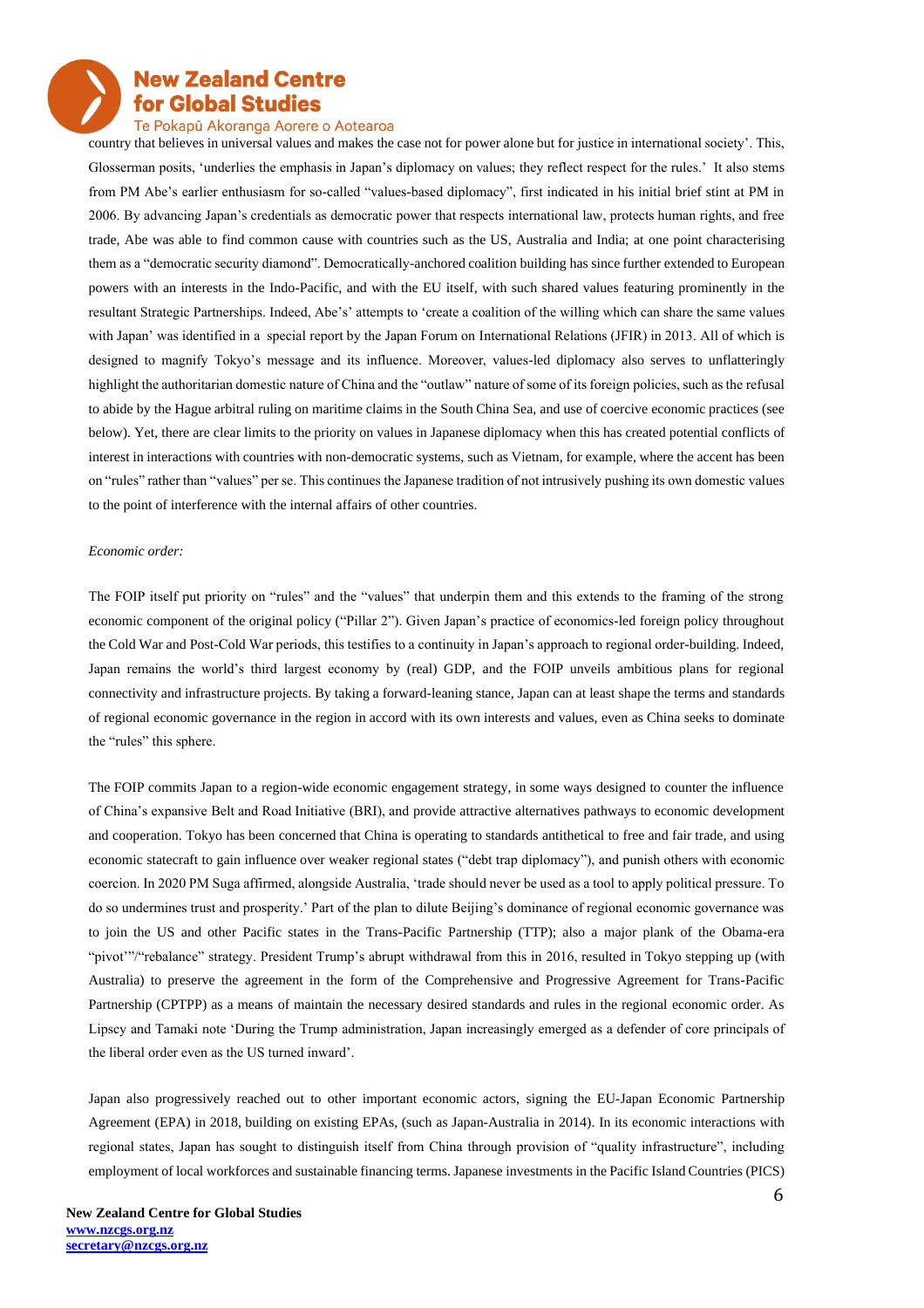#### Te Pokapū Akoranga Aorere o Aotearoa

under the FOIP banner have focussed upon good economic practice and enhancing governance, to build infrastructure and resiliency among these countries. For example, Japan cooperated in 2019 with the US and Australia (as part of the Trilateral Investment Partnership) to supply an undersea telecommunications cable to Palau in 2019. In this way, countries are not forced to abide by Chinese "rules" of economic engagement for want of an alternative.

Japan's approach to the economic dimension to regional order-building in line with its rules/values principles is also witnessed in its participation in multilateral (economic) institutions aimed at increasing regional integration. Though the FOIP offers Japanese alternatives to the BRI (in partnership with countries such as the US, Australia and India), Tokyo is fully engaged with regional economic organisations. Its accession to the Regional Comprehensive Economic Partnership (RCEP) in 2020 signalled Tokyo's strong support for ASEAN-led economic governance. This further extends to Japanese support ASEANled regional architecture, such as the EAS and ARF, which also touch on security issues. The appearance of the ASEAN Outlook on the Indo-Pacific in 2019 was viewed positively by Tokyo as a means to create linkages with the FOIP. By way of deference toward "ASEAN centrality" MOFA provides the assurance that 'The concept of FOIP does not intend to create new institutions or compete with existing institutions.' With huge investment and significant trading stakes in South East Asia, this sub-region of the Indo-Pacific has taken on an outsized role in the Japanese approach to regional order (echoing the 1970s Fukuda Doctrine), especially as Tokyo seeks to diversify its economic focus away from its over-dependence upon China and reduce vulnerability to Chinese economic coercion.

#### *Security order:*

Though the security dimension of the FOIP is slightly more muted (Pillar 3: 'a commitment to peace and stability'), so as not to arouse regional concerns about Japan adopting a fully autonomous security profile, it remains an integral element of Japan's overall approach to order-building. Indeed, this accounts for its rebranding as a "Vision" rather than as originally a "strategy' (*senryaku*) to assuage ASEAN apprehensions. When security concerns arise, or are alluded to in relation to the FOIP for example, they continue to be framed as part of the RBO. Interestingly though, as the FOIP has continued to evolve security aspects have started to re-emerge more prominently in more recent iterations, such as the *Diplomatic Bluebook* 2020. It now states:

'With the further emergence of various threats, including the severe security environment of the Indo-Pacific region, piracy, terrorism, proliferation of weapons of mass destruction, natural disasters, and illegal fishing, there is a growing need for the countries of the region to cooperate toward a "Free and Open Indo-Pacific."'

At the core of the regional security order for Japan is the continued pre-eminence of the US as upholder of the balance of power that necessarily undergirds the liberal international order (as per Kissinger's characterisation of "order" cited above). As Tamaki attests 'The nature of the Japan-US alliance is inextricably linked to the US-led liberal international order.' For example, the official American adoption of the FOIP in 2019, not only amplifies Japan's message, but provides new point of convergence through which to operationalise their alliance relationship, within which Japan has shown its determination to play a greater role (as per the 2015 *US-Japan Defense Guidelines*).

The US-alliance and the remnants of American regional primacy are not the only element of the Japanese approach, however. Indeed, Japan no longer exclusively relies on the US-alliance to uphold the RBO in the Indo-Pacific. Instead, Tokyo has expanded its strategic horizons in the search for new partners to support its vision of a RBO. Key Strategic Partnerships have been nurtured in the region with Australia, India, and several South East Asian states among the most prominent, reinforcing enhancing economic ties at the same time. The *Diplomatic Bluebook* 2020 recognises that 'No single country can maintain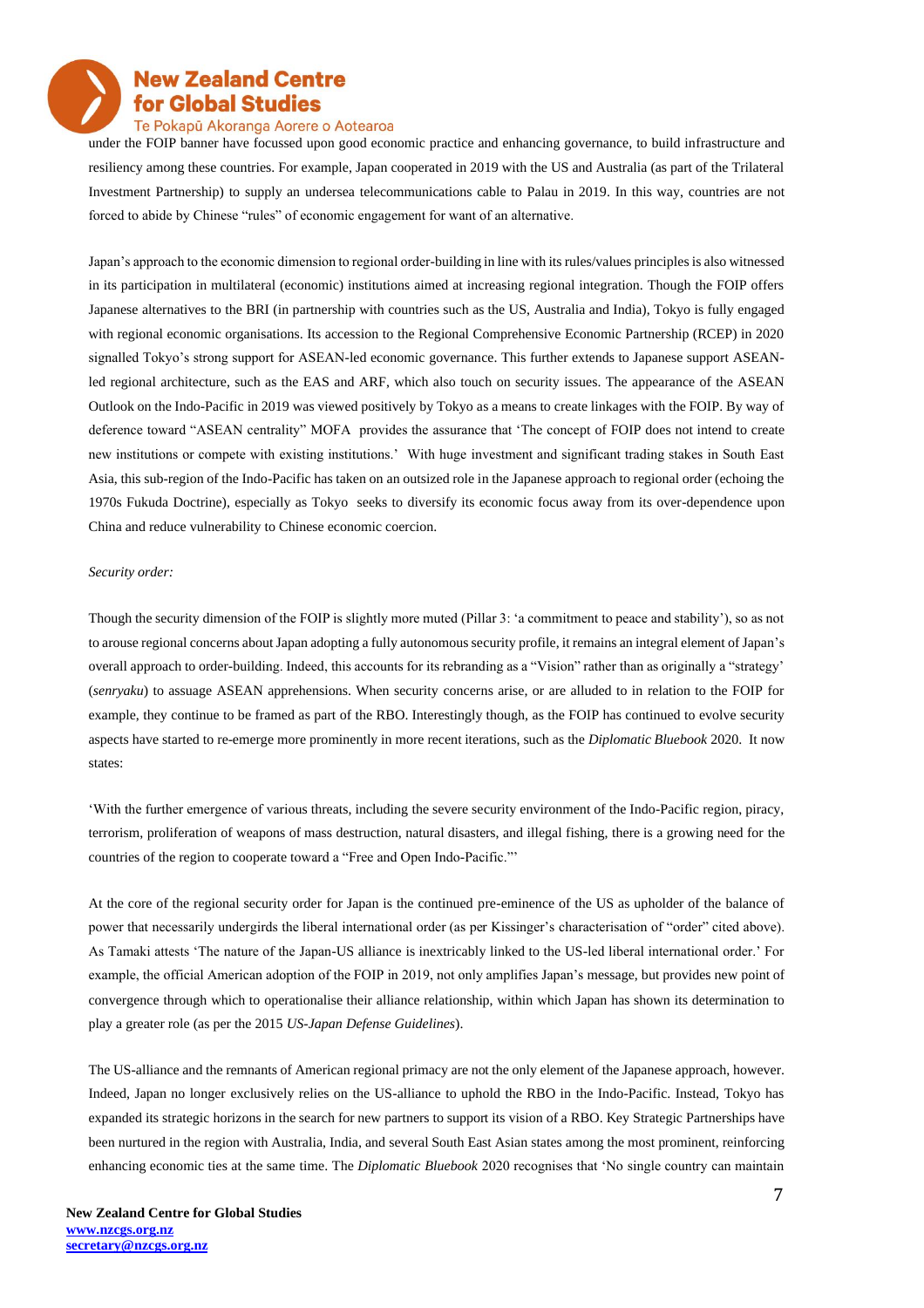

### Te Pokapū Akoranga Aorere o Aotearoa

or enhance the rules-based international order alone. Japan works with a broad range of partners who share the vision of FOIP; no country is excluded from partnership.' In the case of Australia and India, Japan shares values and interests, many embodied in the FOIP, which knit them together in support of a common vision of regional order. For instance, these powers all remain concerned with maritime security threats (as indicated in the FOIP), and work actively together in joint military exercises aimed at improved Maritime Domain Awareness (MDA) against "gray area" incursions, as well as Humanitarian Assistance/Disaster Relief (HA/DR). These bilateral partnerships are brought together trilaterally through the US-Japan-Australia (Trilateral Strategic Dialogue) and the Japan-India-Australia trilateral forum.

Most significant however, is their minilateral combination in the form of the so-called "Quad". Though often mistaken as the mechanism through which the FOIP is to be enforced, the four "Indo-Pacific powers" approximately subscribe to its principles in so much as it relates to maintaining the RBO. The March 2021 Quad meeting, which occurred for the first time at the Head of Government level, claimed that the powers were 'united in a shared vision for the free and open Indo-Pacific'. It further declared their commitment to 'promoting a free, open rules-based order, rooted in international law to advance security and prosperity and counter threats to both in the Indo-Pacific and beyond.' The minilateral grouping has thus become a critical platform for Japan as it seeks to imprint its own vision of regional order. Added to this external support for the FOIP/RBO is the participation of additional states in the "Quad-plus" process, and not least the EU-Japan Strategic Partnership, enunciated at the same time as their EPA in 2018. Such extensive efforts at coalition-building greatly support the maintenance of the RBO for Japan, as intended.

The security aspects of the FOIP take on a further dimension when combined with Japan's internal efforts to increase its security capabilities in order to play a more credible role alongside its allies/partners, and from which it cannot be fully detached. As part of what Andrew Oros dubs a "security renaissance", Japan has steadily reformed its security apparatus across a wide spectrum of activities. To wit, the 2016 Peace and Security Legislation (including "collective defense" provisions) and 'Strategic Promotion of Multi-Faceted and Multi-Layered Defense Cooperation' are also calibrated to the service of the FOIP vision, as the *Defense of Japan* 2020 testifies. To wit, it states that 'It is important to establish this region as a free and open global commons to secure peace and prosperity in the region as a whole.' It stresses, as above, defense collaboration with regional and extra-regional actors, and places a major emphasis on maritime security, though enhanced JSMF activity/cooperation and capacity-building assistance. Per Kissinger's definition above, though the emphasis of Japan's approach to order is on "rules", Tokyo remains cognisant that 'balance of power' still matters if such normative efforts are to have persuasive effects on recalcitrant actors. As the JFIR Report recognises: 'To implement its values [or "rules"]...a country must maintain a certain level of capability in both security and economic terms'. This points to the effective synergies exhibited in Japan's order-building approach.

#### **V. Conclusions: Proactive efforts to uphold a RBO**

In a short space this paper has unpacked how Japan has approached the conundrum of Japanese regional-order building through "reactive" and "adaptive" phases, to the more "proactive" national approach witnessed today. Indeed, Lipscy and Tamaki observe that 'Japan's diplomacy also shows remarkable consistency in the idea that the US-led liberal order has been the foundation of regional peace and prosperity.' Though the broader notion of a liberal international order has typically centred on US hegemony or primacy (during the unipolar moment), Japan has elected to concentrate on the fundamental elements that addressed a RBO, with American primacy remaining a means to that end, though no longer indispensable to it.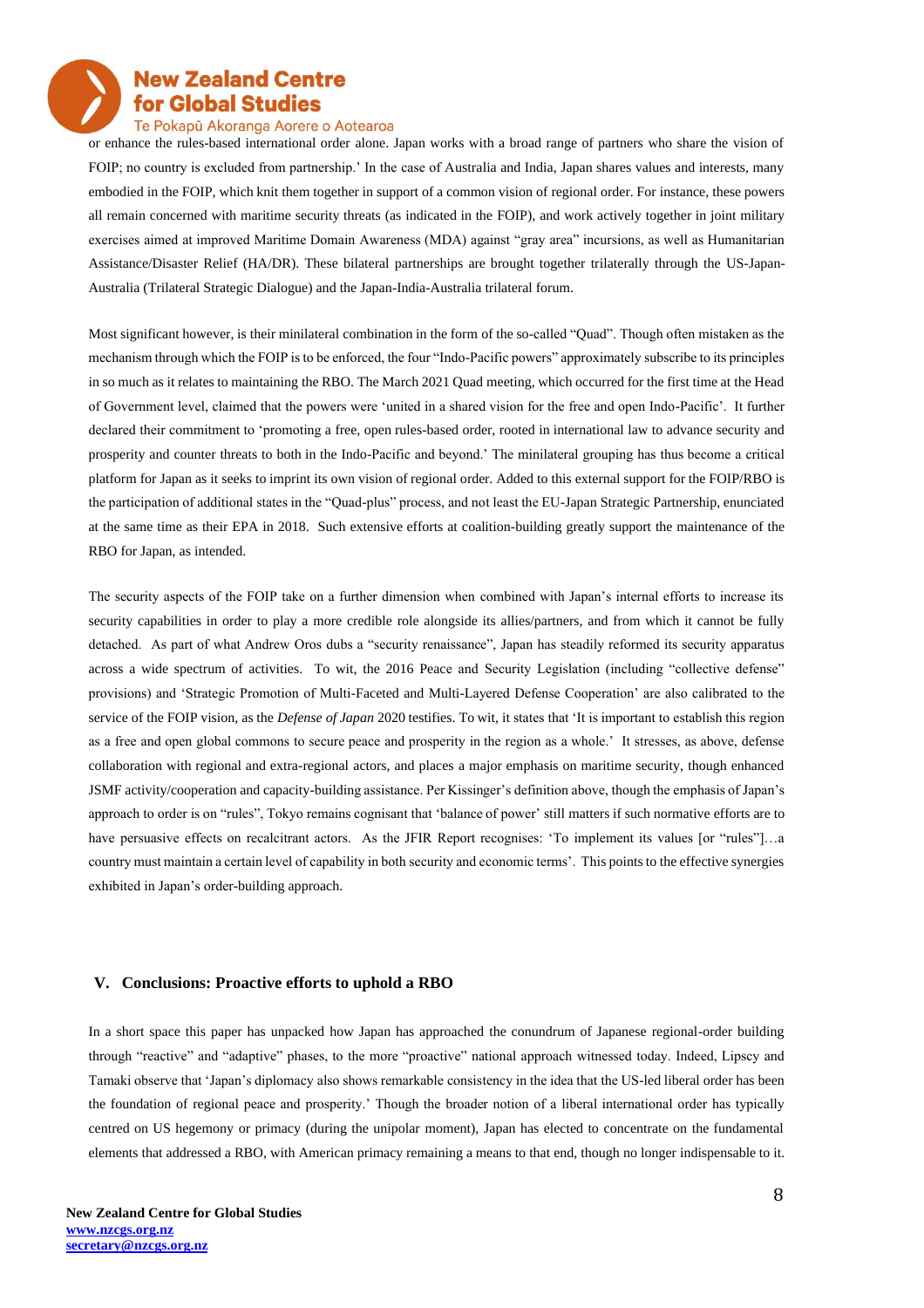

#### Te Pokapū Akoranga Aorere o Aotearoa

Its order-building efforts have thus reflected its broader strategy of coalition-building and a diversification away from total reliance on the US. For its part, as a country well-endowed with national capabilities, but not able to influence order-building to the degree attainable by the superpowers, its efforts have been more *regional* than comprehensively *international* (global) in focus.

Hence, Japan has adopted a leading role in spearheading a RBO, based on values, that seeks to undergird the prosperity, stability and security of the Indo-Pacific region and respond to challenges to this order wherever they may be found. For the first time Japan has taken a major role in setting the agenda through its contribution to the discourse on the "Indo-Pacific" concept (beginning with Abe's "confluence of two oceans" speech in 2006). But, central to putting its approach into practice has been its FOIP vision, alongside a plethora of associated activities such as domestic legislation and recalibration of its defence posture. The unprecedented strides achieved under former PM Abe, have bequeathed a strong legacy to his successor, PM Suga, to build upon, showing a determination to assume greater burdens and contribution to "public goods" more explicitly than in the past. Through its proactive approach to regional order-building under Abe Japan has acquired a new sense of national purpose and a greater profile in the Indo-Pacific region and beyond.